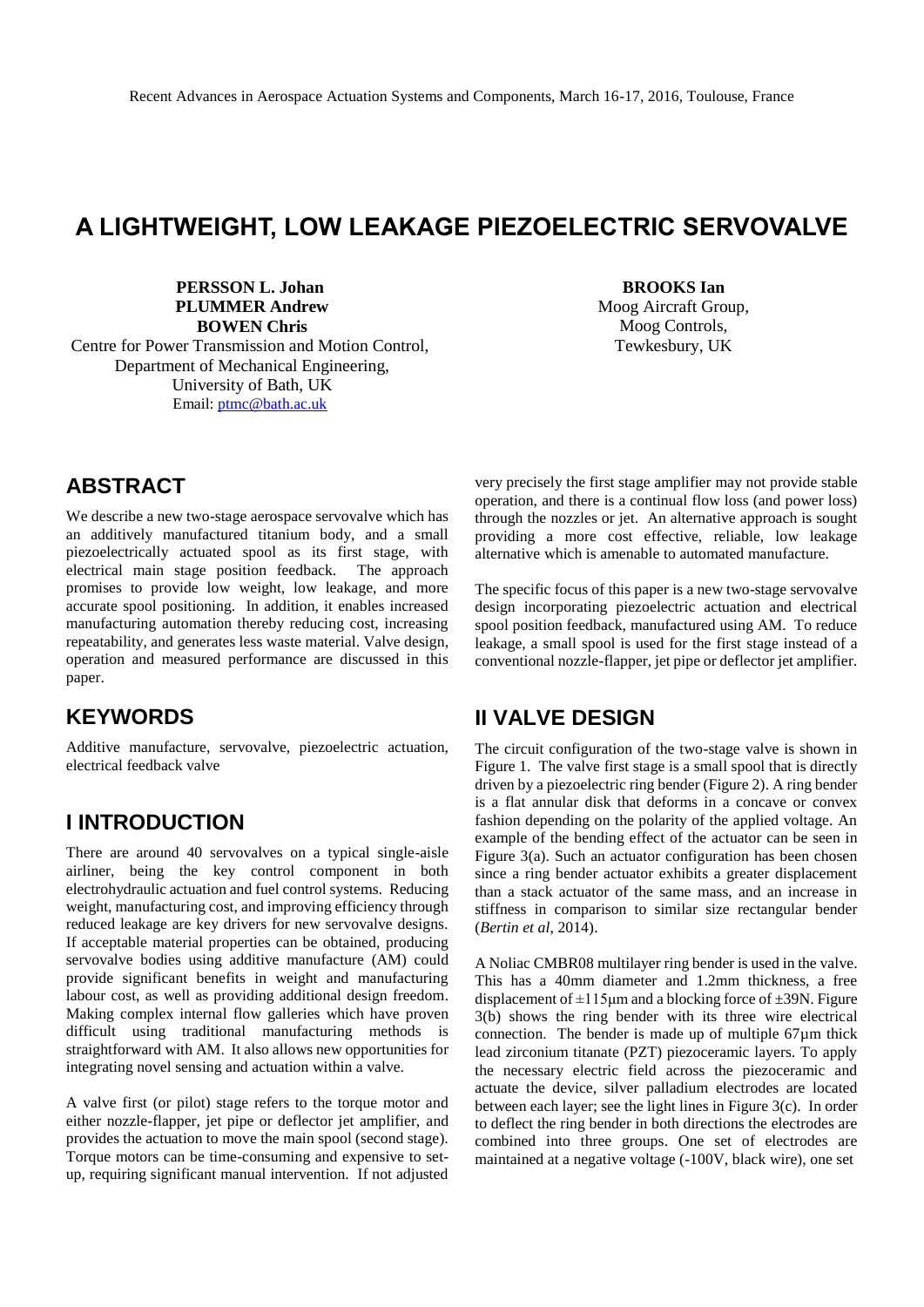

are maintained at a positive voltage (+100V, red wire), and the voltage is varied on the intervening electrodes (control electrodes, blue wire) between -100V and +100V. Based on an electrode thickness of 67 µm, the magnitude of the maximum electric field is 3kV/mm (200V across 67 µm). This electrode configuration allows deflection of the device in both directions since half of the piezoceramic layers expand inplane, while the other half contract as the control voltage varies from zero to -100V or 100V. When the control voltage is zero the upper and lower half layers experience the same electric field, resulting in no displacement.

The ring bender is clamped in a flexible mount around its outer edge, and connected by a hub and shaft to the first stage spool. This is incorporated into the two-stage valve as shown in the cross-section of Figure 4. The completed valve is shown in Figure 5. The ring bender, which is submerged in hydraulic fluid, is attached to a linear variable differential transformer (LVDT) position sensor. The main spool position is measured by a second LVDT. The ring bender LVDT is used for monitoring only, whereas the main stage LVDT is used for closed loop control. A proportional-integral spool position controller is used with a 10kHz sample rate. A description and comparison of control methods, including consideration of modelling and compensating piezo-actuator hysteresis, is contained in (Stefanski, 2016).

## **III ADDITIVE MANUFACTURE**

Valve bodies contain intricate fluid galleries. They need to have the strength and stiffness to withstand high hydraulic pressures (e.g. 350bar), and maintain excellent dimensional accuracy despite pressure variations and large changes in temperature (-54 $\mathrm{°C}$  to +150 $\mathrm{°C}$  being a typical specification). Clearances around a spool, or tolerances on a metering edge, are of the order of a few microns. Metering edges are adjacent to high velocity fluid (frequently more than 100m/s) and are prone to erosive wear. Currently valve bodies are usually made from aluminium or titanium with a very hard wearing martensitic stainless steel (440C) bushing insert to form the metering edges.



*Figure 2.* First stage schematic



*Figure 3.* Piezoelecric ring bender: (a) deformation, (b) Noliac CMBR08 with electrical connection, and (c) cross section of actuator (electrode spacing is  $67 \mu m$ )

Additive manufacture gives the opportunity to create complex valve bodies which are of much lower weight, only adding material where necessary, and are manufactured costeffectively with high repeatability and low material waste. The geometry can be optimized to meet the stringent requirements outlined above, without the normal subtractive manufacturing constraints. Available AM processes are reviewed by (Frazier, 2014).

The valve prototype is manufactured from titanium alloy (Ti6Al4V) on a Renishaw AM250 machine which uses a powder bed fusion laser melting process, illustrated in Figure 6. Laser melting is known to be successful with this material, although research is still required to ensure the characteristics and quality are suitable for aerospace applications. In particular, fatigue life is affected by surface finish and microstructure, and the effects of build process parameters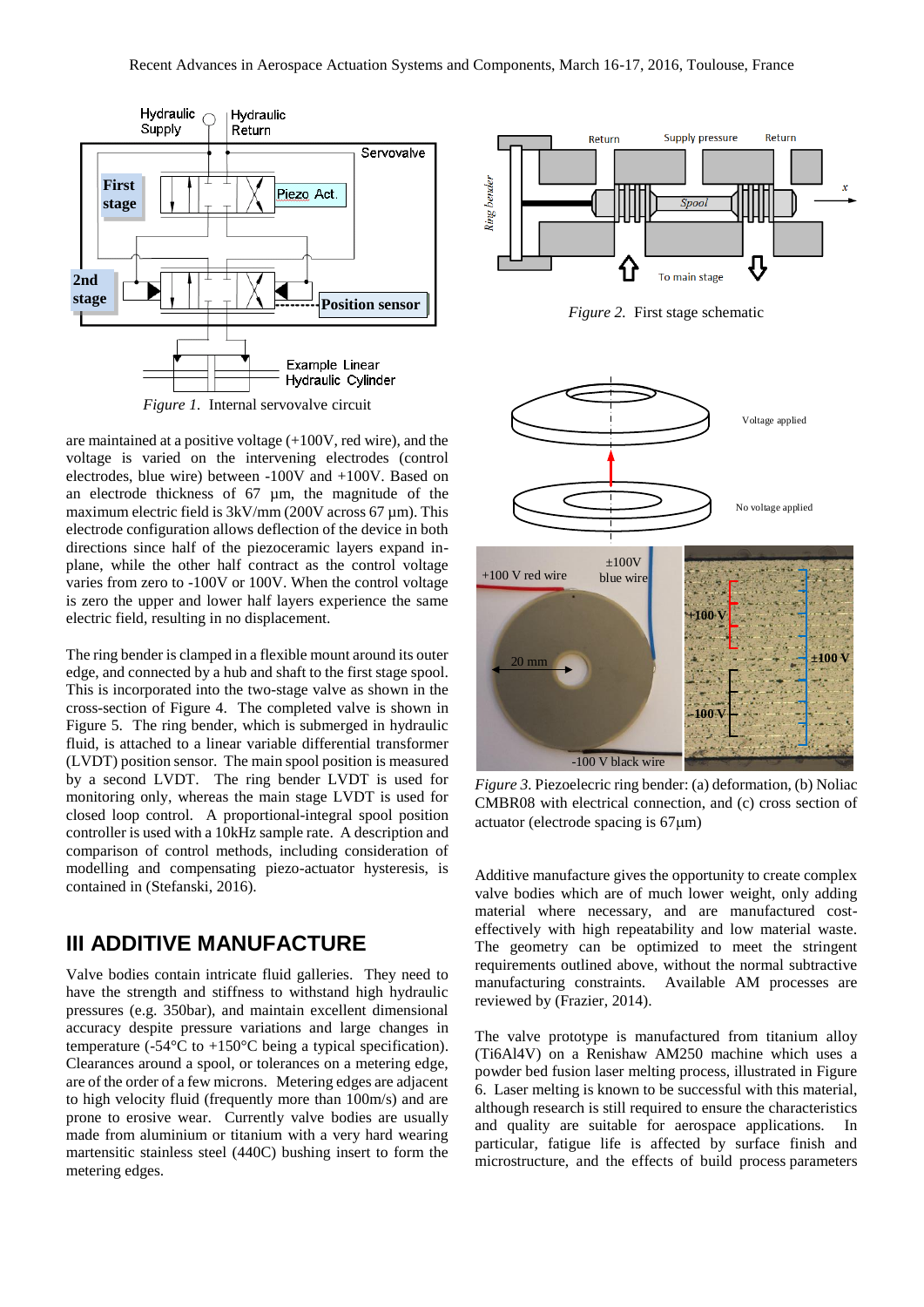

*Figure 4.* Prototype two-stage valve design



*Figure 5.* Initial two-stage valve prototype



*Figure 6.* Powder bed laser melting AM process

and heat treatment are just starting to be understood. Certification questions arise with flight actuators and using additive manufacturing for safety critical parts requires new standards to be developed.

As described in more detail in (Guerrier, 2016), for servovalves and other complex hydraulic actuation components, application of AM promises a shorter development cycle, reduced inventory costs for material, better hydraulic efficiency, weight saving, and new repair opportunities.

Figure 7 shows the AM valve body in more detail. A hard stainless steel bushing insert is still required to achieve the required wear properties for the metering edges. Figure 8 illustrates how internal inspection of AM parts can be achieved using CT scanning. A final prototype using the same design concept is shown in Figure 9. This includes integration of first and main stage bodies into the same AM component. The first stage LVDT is omitted in this design, and the closedloop controller electronics are integrated within the valve body.



*Figure 7.* AM body of initial prototype



*Figure 8.* Three-axis view of CT scan of AM valve body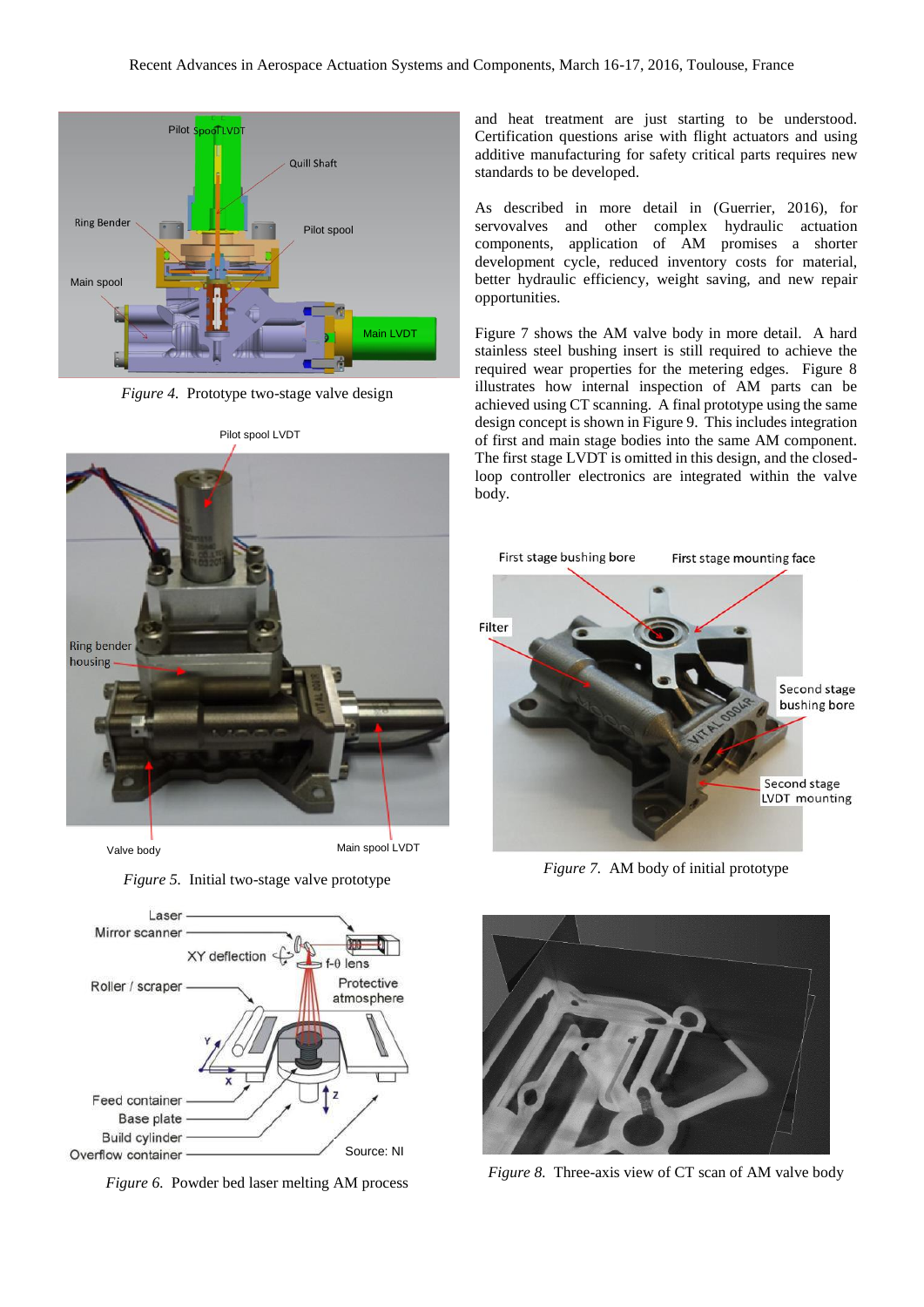

Second stage body

*Figure 9.* Final prototype

### **IV MEASURED PERFORMANCE**

Both static and dynamic valve performance have been tested. Statically, with 210bar supply pressure and connected cylinder ports, the maximum flow rate is just above 70 L/min, and the leakage flow from pressure to return in the closed (null) position is about 0.1 L/min.

Low frequency full scale cycling of the control signal shows that the ring bender hysteresis is about 20%, which is typical for piezoelectric actuators (Figure 10). However a similar test for the full range of main spool movement shows a linear relationship, as the closed loop controller successfully compensates for the ring bender hysteresis. An earlier piezoelectric servovalve design with mechanical feedback did not have this advantage (Sangiah, 2013)

The dynamic response of the valve spool motion to the ring bender control signal is determined by:

- the power amplifier bandwidth, and its current limit which limits the rate of change of output voltage given that the piezo actuator behaves approximately like a capacitor,
- damping and inertia associated with ring bender and first stage spool motion, and flow forces acting on the spool as the ports open,
- compressibility and flow restriction in the galleries between the first and main stage, along with orifice size in the first stage spool,
- damping and flow forces acting on the main spool, along with its inertia, and the flow and pressure difference from the first stage acting on the main spool end area.

The factors affecting first stage dynamics are analysed in detail in (Persson, 2015), where simulation results are presented.

Figure 11 shows an example main spool position step response at low pressure measured from the initial prototype. The maximum displacement range for the spool is  $\pm 0.6$ mm, so the demanded step size shown is 0 to 25%. The control signal peaks at 5V, and the amplifier output voltage follows this with little delay, peaking at nearly 100V. The ring bender (pilot stage) displaces by a maximum of  $45\mu$ m, the peak occurring 5ms after the initial step.

Figure 12 is a frequency response measured from the final prototype at full pressure, showing that the dynamic response is similar to conventional valves of the same size.











*Figure 12.* Valve frequency response (210bar supply)